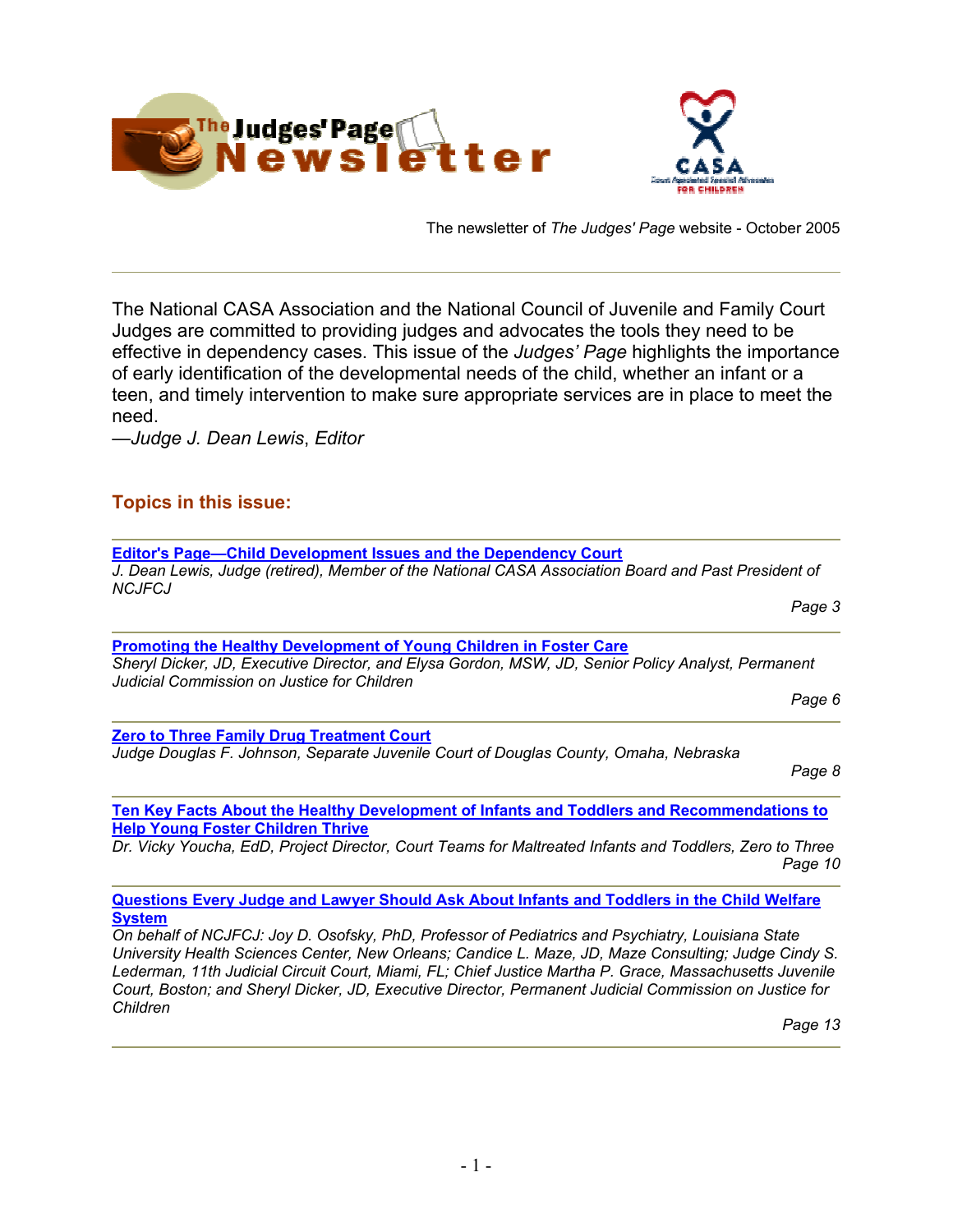#### **The Effects of Violence Exposure on Children: Looking for Red Flags** *Joy D. Osofsky, PhD, Professor of Pediatrics and Psychiatry, Louisiana State University Health Sciences*

*Center, New Orleans, Louisiana*  **Traumatized Teens and Post-Traumatic Stress Disorder**  *Ruth R. DeRosa, PhD, Family Therapy Institute of Suffolk, Smithtown, NY and David Pelcovitz, PhD, Chief Child and Adolescent Psychologist at North Shore University Hospital/NYU School of Medicine*  Page 19 **Chief Justice Kathleen A. Blatz of Minnesota Named National CASA's 2005 Judge of the Year** *From the National CASA Association's* Connection *Magazine, Summer 2005 Page 22*  **Street Law: Practical Law for Our Most Vulnerable Families** *Alexandra Ashbrook, Senior Program Director, Street Law Page 23*  **Doing Our Part as a Community to Promote Good Parenting**  *Shay Bilchik, President and CEO, Child Welfare League of America Page 25*  **Online Resources: Child Development**

*Joey Binard, Manager of Technical Assistance at the National Council of Juvenile and Family Court Judges and Editor of* Brevity, *a weekly e-newsletter* 

*Page 27* 



The *Judges' Page* Newsletter is a publication of **National CASA** in partnership w ith **The National Council of Juvenile and Family Court Judges**. Find the *Judges '* Page Newsletter at www.nationalcasa.org/judgespage. The National Council of Juvenile and Family Court Judges is dedicated to serving the nation's children and

families by improving the courts of juvenile and family jurisdictions. Visit the NCJFCJ website: www.ncjf cj,org

2005 National CASA Association

# **Complex Trauma in Toddlers and School-Aged Children**

#### *Janice Stubblefield-Tave, LICSW, Kristine Kinniburgh, LICSW, Marla Zucker, PhD, Elizabeth Hopper, PhD, Sharman Nathanson, LICSW, Daniel Williams, MsEd, and Joseph Spinazzola, PhD, the Trauma Center at Justice Resource Institute*

*Page 15* 

*Page 17*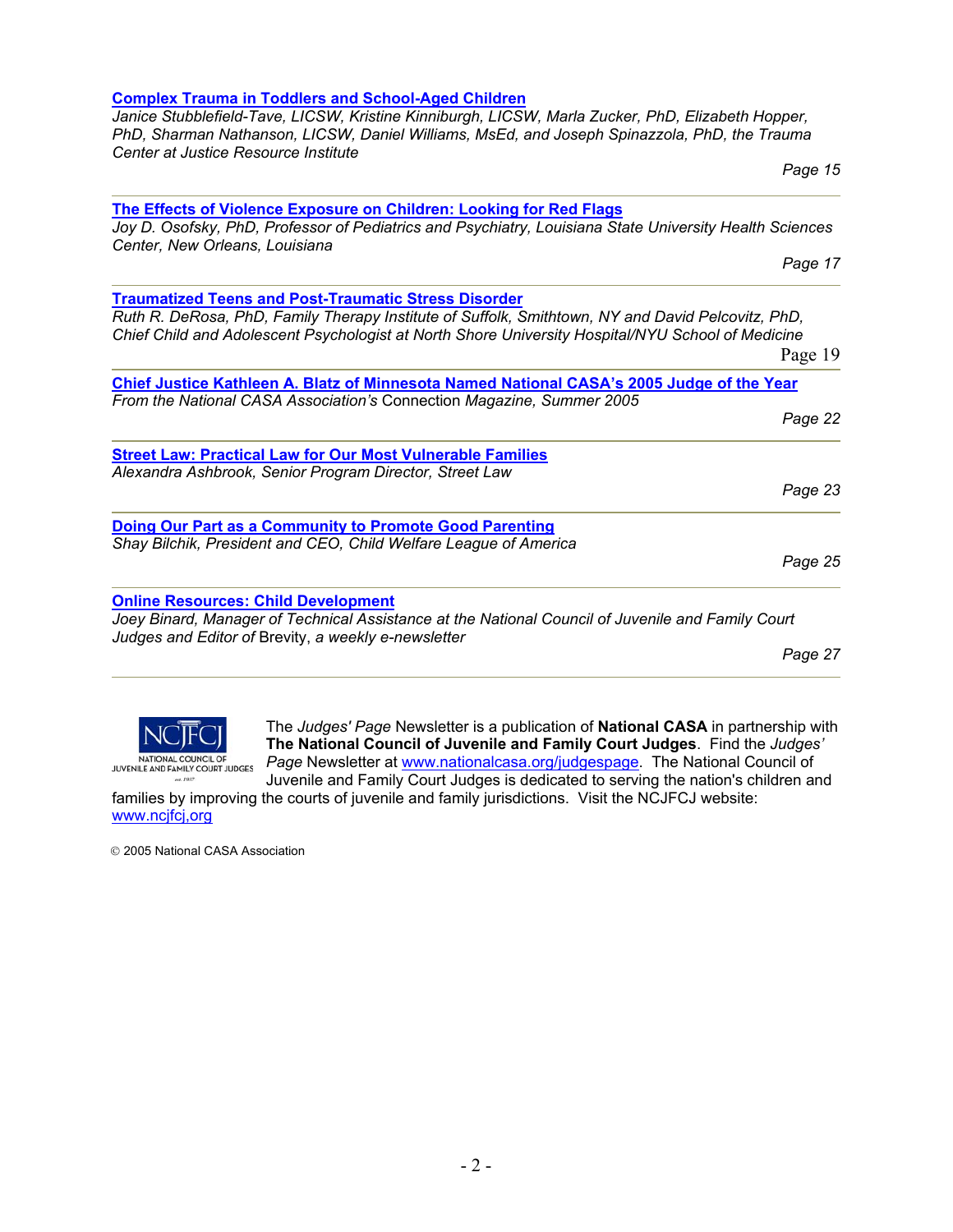# **Complex Trauma in Toddlers and School-Aged Children**

*Janice Stubblefield-Tave, LICSW, Kristine Kinniburgh, LICSW, Marla Zucker, PhD, Elizabeth Hopper, PhD, Sharman Nathanson, LICSW, Daniel Williams, MsEd, and Joseph Spinazzola, PhD, the Trauma Center at Justice Resource Institute* 

### **Summary**

The National Child Traumatic Stress Network's complex trauma workgroup has conducted extensive research on this serious public health problem, developed evidence-based treatment guidelines, proposed a new diagnosis to capture the scope and complexities of complex trauma exposure and established recommendations for court response.

# **What Is Complex Trauma?**

Multiple or prolonged traumatic events (such as neglect, domestic violence, sexual and physical abuse, separations from family members and inconsistent care due to caregivers' substance abuse or mental illness) affect young children's physiology, development, behavior and learning. The term *complex trauma* describes this dual problem of children's exposure to such events as well as the immediate and long-term impacts on development.

The National Child Traumatic Stress Network's complex trauma workgroup has conducted extensive research on this serious public health problem, developed evidence-based treatment guidelines and proposed a new diagnosis to capture the scope and complexities of complex trauma exposure (see *Psychiatric Annals*, 2005, Volume 35[5], a special issue written by network members dedicated to this topic).

# **Common Problems Observed in Young Children Impacted by Complex Trauma**

When caregivers soothe distressed children, these children learn to manage emotions and behaviors, negotiate relationships and gain confidence in exploring their place in the world. When children live in fear or chaos, without an adult to provide comfort or a safe, predictable routine, developmental competencies are compromised.

Children living in traumatic conditions devote their energy to defending against the uncertainty of physical or emotional danger and as a consequence are often unable to regulate their physical and emotional states. Even when the environment becomes safe, they remain vigilant, responding to all events as alarming. They may appear hyperactive, impulsive, reckless, defiant, overly compliant, withdrawn, explosive or sexualized. Their moods may be irritable, depressed or giddy and may suddenly swing.

School performance is affected by inattention, low frustration tolerance and impairments in information processing and memory. Self-image tends to be negative, and many of these children cannot imagine a successful future. Many blame themselves for the trauma they endured rather than the adults responsible, whom they often idealize. Some, craving adult attention, gravitate to any adult, including those that are unsafe or inconsistent. Others, believing all adults are unreliable and all relationships are dangerous, appear indifferent or resistant to concerted efforts by caring adults.

# **Recommendations for Court Response to Complex Trauma in Children and Families:**

1. To understand the impact of traumatic events, judges should ensure that court-involved children and families with a suspected trauma history receive a psychological evaluation by providers with expertise in traumatic stress, and recommendations should be incorporated into the court orders for the family (see the National Child Traumatic Stress Network for local and regional resources [www.nctsnet.org]).